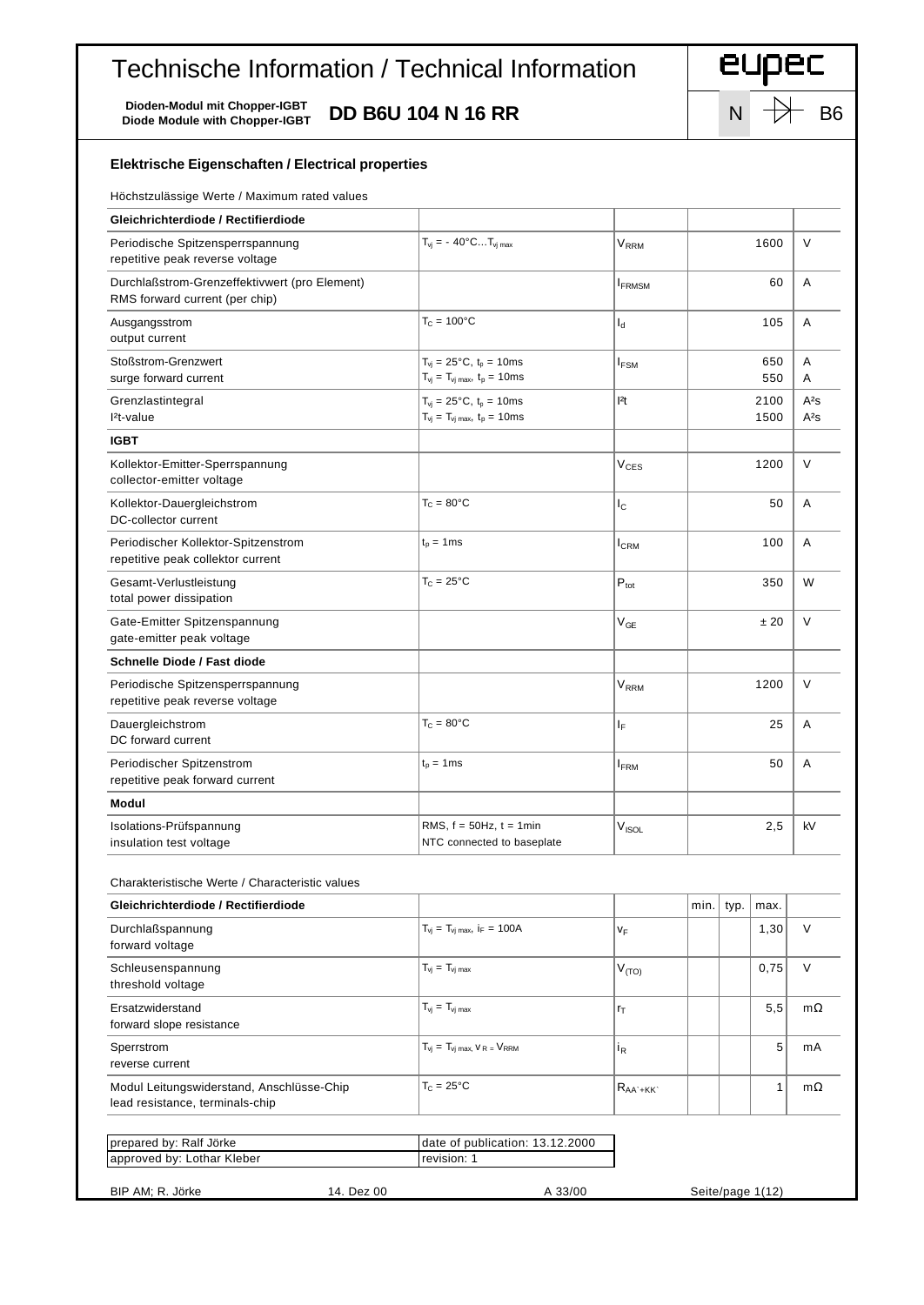## Technische Information / Technical Information **EUPEC**

Dioden-Modul mit Chopper-IGBT<br>Diode Module with Chopper-IGBT **DD B6U 104 N 16 RR** N N N B6

| <b>Elektrische Eigenschaften / Electrical properties</b>                     |                                                                                                                          |                         |      |                      |                      |                      |  |
|------------------------------------------------------------------------------|--------------------------------------------------------------------------------------------------------------------------|-------------------------|------|----------------------|----------------------|----------------------|--|
| Charakteristische Werte / Characteristic values                              |                                                                                                                          |                         |      |                      |                      |                      |  |
| <b>IGBT</b>                                                                  |                                                                                                                          |                         | min. | typ.                 | max.                 |                      |  |
| Kollektor-Emitter Sättigungsspannung<br>collector-emitter saturation voltage | $T_{vi} = 25^{\circ}C$ , i <sub>C</sub> = 50A, $v_{GE} = 15V$<br>$T_{vi}$ = 125°C, $i_C$ = 50A, $v_{GE}$ = 15V           | V <sub>CE sat</sub>     |      | 2,10<br>2,5          | 2,80                 | $\vee$               |  |
| Gate-Emitter-Schwellspannung<br>gate-emitter threshold voltage               | $T_{vi} = 25^{\circ}C$ , i <sub>C</sub> = 2mA, $V_{GE} = V_{CE}$                                                         | V <sub>GE(TO)</sub>     | 4,5  | 5,5                  | 6,5                  | $\vee$               |  |
| Eingangskapazität<br>input capacitance                                       | $T_{vi} = 25^{\circ}C$ , $f_0 = 1$ MHz,<br>$v_{CF} = 25V$ , $v_{GF} = 0V$                                                | $C_{\text{ies}}$        |      | 3,3                  |                      | nF                   |  |
| Kollektor-Emitter Reststrom<br>collector-emitter cut-off current             | $T_{vi} = 25^{\circ}C$ , $V_{CE} = 1200V$ , $V_{GE} = 0V$<br>$T_{vi}$ = 125°C, $V_{CE}$ = 1200V, $V_{GE}$ = 0V           | i <sub>CES</sub>        |      | 0,8<br>4,0           | $\mathbf{1}$         | mA                   |  |
| Gate-Emitter Reststrom<br>gate leakage current                               | $T_{vi} = 25^{\circ}C$ , $V_{CE} = 0V$ , $V_{GE} = 20V$                                                                  | <b>I</b> GES            |      |                      | 500                  | nA                   |  |
| <b>Emitter-Gate Reststrom</b><br>gate-leakage current                        | $T_{vi} = 25^{\circ}C$ , $V_{CF} = 0V$ , $V_{FG} = 20V$                                                                  | <b>i</b> <sub>EGS</sub> |      |                      | 500                  | nA                   |  |
| Schnelle Diode / Fast diode                                                  |                                                                                                                          |                         |      |                      |                      |                      |  |
| Durchlaßspannung<br>forward voltage                                          | $T_{vi} = 25^{\circ}C$ , i <sub>F</sub> = 25A<br>$T_{vi} = 125^{\circ}C$ , i <sub>F</sub> = 25A                          | $V_F$                   |      | 1,7<br>1,6           | 2,20                 | $\vee$               |  |
| Sperrverzögerungsladung<br>recovered charge                                  | $i_{FM}$ = 25A, -di/dt = 800A/µs, $v_R$ = 600V<br>$T_{vi} = 25^{\circ}C$<br>$T_{vi} = 125$ °C                            | Q,                      |      | 2,3<br>6,0           |                      | µAs<br>μAs           |  |
| Thermische Eigenschaften / Thermal properties                                |                                                                                                                          |                         |      |                      |                      |                      |  |
| Innerer Wärmewiderstand                                                      | Gleichrichter / Rectifier, $\Theta = 120^{\circ}$ rect<br>Transistor / Transistor, DC<br>Schnelle Diode / Fast diode, DC | $R_{th,IC}$             |      | max.<br>max.<br>max. | 1,08<br>0,38<br>1,00 | °C/W<br>°C/W<br>°C/W |  |
| Übergangs-Wärmewiderstand<br>thermal resistance, case to heatsink            | Gleichrichter / Rectifier<br>Transistor / Transistor                                                                     | $R_{thCK}$              |      | max.<br>max.         | 0,25<br>0,24         | °C/W<br>°C/W         |  |

Höchstzulässige Sperrschichttemperatur and the state of the state of the state of the state of the state of the state of the state of the state of the state of the state of the state of the state of the state of the state

Betriebstemperatur **Betriebstemperatur**  $\begin{vmatrix} 1 & 1 \end{vmatrix}$   $\begin{vmatrix} 1 & 1 \end{vmatrix}$   $\begin{vmatrix} 1 & 0 \end{vmatrix}$   $\begin{vmatrix} 1 & 0 \end{vmatrix}$   $\begin{vmatrix} 1 & 0 \end{vmatrix}$   $\begin{vmatrix} 1 & 0 \end{vmatrix}$   $\begin{vmatrix} 1 & 0 \end{vmatrix}$   $\begin{vmatrix} 1 & 0 \end{vmatrix}$   $\begin{vmatrix} 1 & 0 \end{vmatrix}$ 

Lagertemperatur  $\begin{vmatrix} 1 & 1 \end{vmatrix}$   $\begin{vmatrix} 1 & 1 \end{vmatrix}$   $\begin{vmatrix} 1 & 1 \end{vmatrix}$   $\begin{vmatrix} 1 & 1 \end{vmatrix}$   $\begin{vmatrix} 1 & 1 \end{vmatrix}$   $\begin{vmatrix} 1 & 1 \end{vmatrix}$   $\begin{vmatrix} 1 & 1 \end{vmatrix}$   $\begin{vmatrix} 1 & 1 \end{vmatrix}$   $\begin{vmatrix} 1 & 1 \end{vmatrix}$   $\begin{vmatrix} 1 & 1 \end{vmatrix}$   $\begin{vm$ 

max. junction temperature

operating temperature

storage temperature

Schnelle Diode / Fast diode max. 0,30  $\degree$  C/W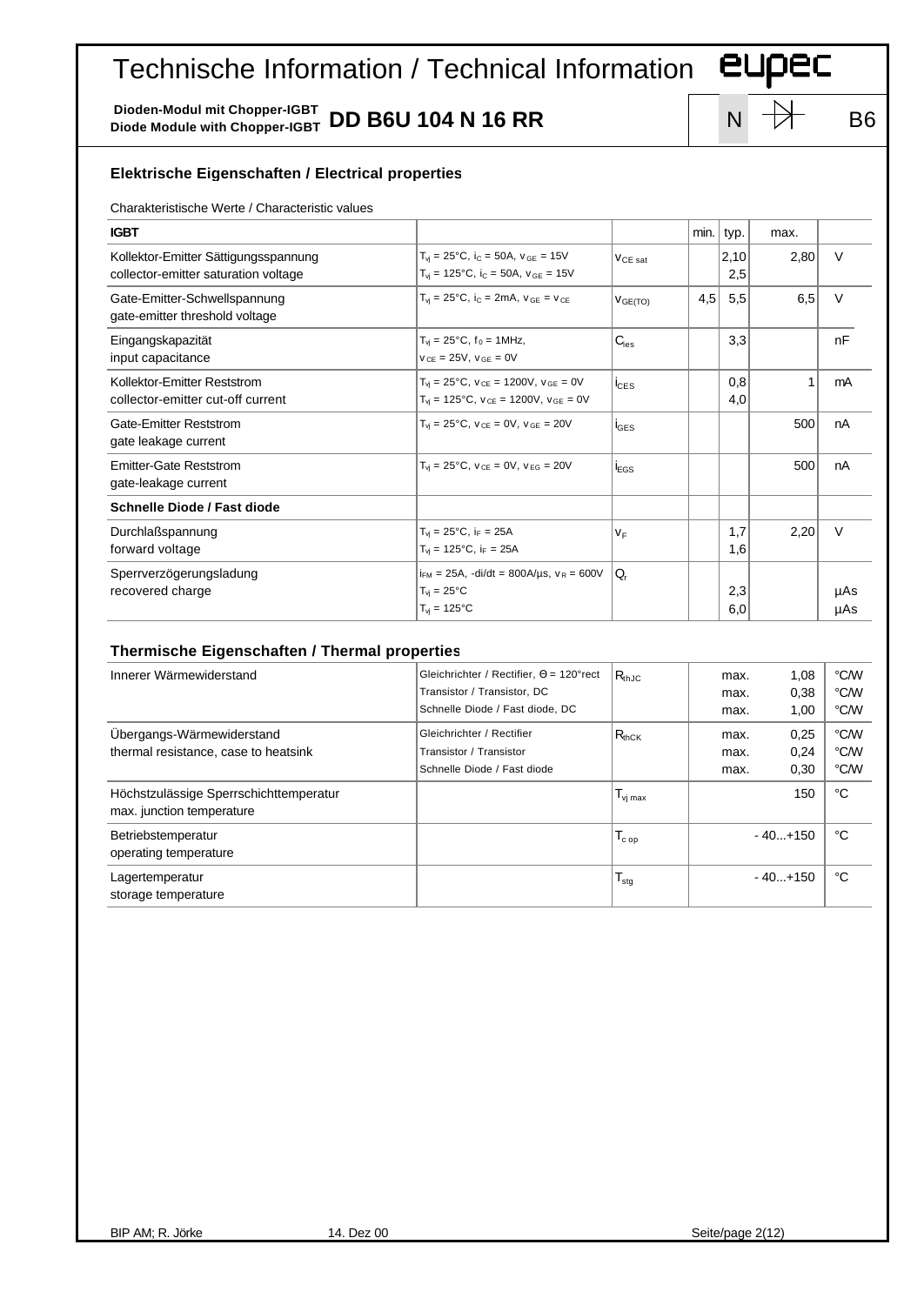## Technische Information / Technical Information **EUPEC**

Dioden-Modul mit Chopper-IGBT<br>Diode Module with Chopper-IGBT **DD B6U 104 N 16 RR** N N N B6

| Gehäuse, siehe Anlage<br>case, see appendix                     |                           |                |      | Seite 4<br>page 4              |                  |
|-----------------------------------------------------------------|---------------------------|----------------|------|--------------------------------|------------------|
| Innere Isolation<br>internal insulation                         |                           |                |      | Al <sub>2</sub> O <sub>3</sub> |                  |
| CTI<br>comperative tracking index                               |                           |                |      | 225                            | $\vee$           |
| Anzugsdrehmoment für mechanische Befestigung<br>mounting torque | Toleranz / tolerance ±15% | M <sub>1</sub> |      | 4                              | Nm               |
| Gewicht<br>weight                                               |                           | G              | typ. | 185                            | g                |
| Kriechstrecke<br>creepage distance                              |                           |                |      | 12,5                           | mm               |
| Schwingfestigkeit<br>vibration resistance                       | $f = 50$ Hz               |                |      | 50                             | m/s <sup>2</sup> |

## **Temperatursensor / Temperature sensor**

| Nennwiderstand<br>rated resistance   | $T_c = 25^{\circ}C$<br>$R_{100} = 493\Omega \pm 5\%$ | $R_{25}$    |      | 5    | <b>kW</b> |
|--------------------------------------|------------------------------------------------------|-------------|------|------|-----------|
| Verlustleistung<br>power dissipation | $T_c = 25^{\circ}$ C                                 | $P_{25}$    | max. | 20   | mW        |
| <b>B-Wert</b><br>B-value             | $R_2 = R_1 \exp [B(1/T_1 - 1/T_2)]$                  | $B_{25/50}$ |      | 3375 | κ         |

Mit dieser technischen Information werden Halbleiterbauelemente spezifiziert, jedoch keine Eigenschaften zugesichert. Sie gilt in Verbindung mit den zugehörigen Technischen Erläuterungen. / This technical Information specifies semiconductor devices but promises no characteristics. It is valid in combination with the belonging technical notes.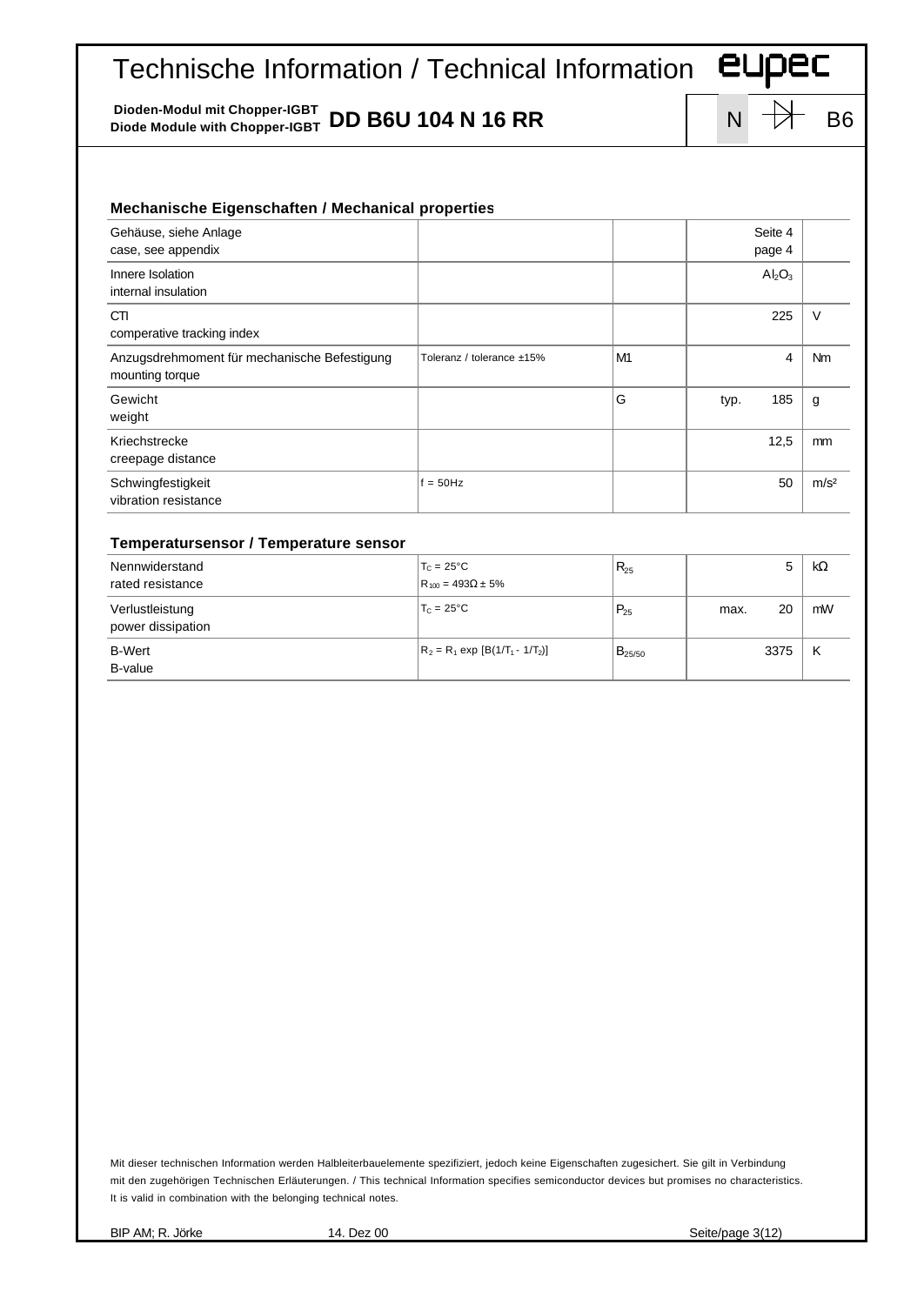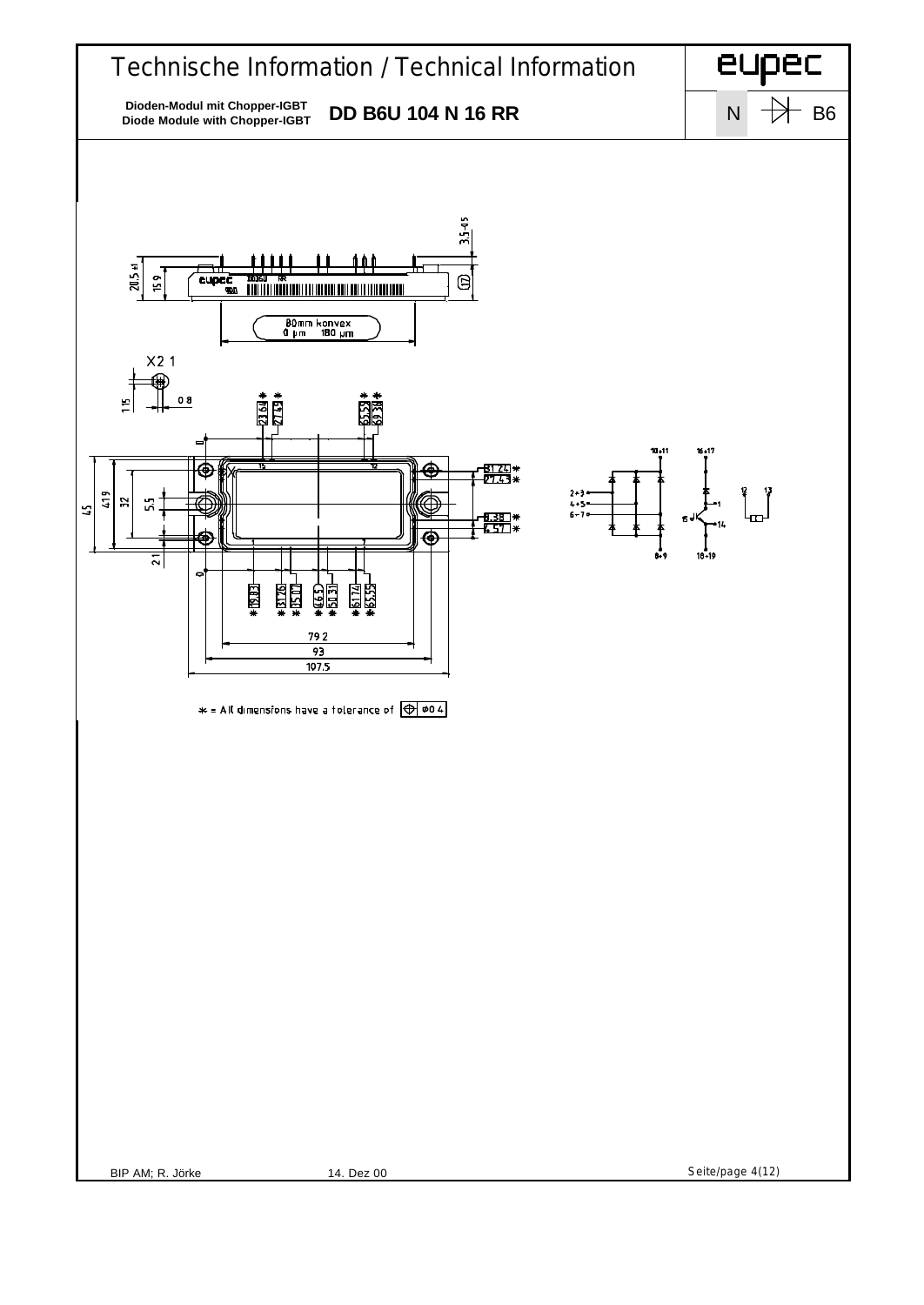| Analytische Elemente des transienten Wärmewiderstandes ZthJc für DC, Netz-Diode                       |        |                |        |        |   |   |                |  |
|-------------------------------------------------------------------------------------------------------|--------|----------------|--------|--------|---|---|----------------|--|
| Analytical elements of transient thermal impedance $Z_{thJC}$ for DC, rectifier diode                 |        |                |        |        |   |   |                |  |
| Pos. n                                                                                                | 1      | $\overline{2}$ | 3      | 4      | 5 | 6 | $\overline{7}$ |  |
| $R_{\text{thn}}[^{\circ}C/W]$ 0,4063                                                                  |        | 0,3034         | 0,0497 | 0,0309 |   |   |                |  |
| $\tau_{n}[s]$                                                                                         | 0,0300 | 0,0190         | 0,0140 | 0,0003 |   |   |                |  |
| Analytische Funktion: $Z_{thJC} = \sum_{n=1}^{n_{max}} R_{thn} \left( 1 - e^{-\frac{t}{t_n}} \right)$ |        |                |        |        |   |   |                |  |
|                                                                                                       |        |                |        |        |   |   |                |  |
|                                                                                                       |        |                |        |        |   |   |                |  |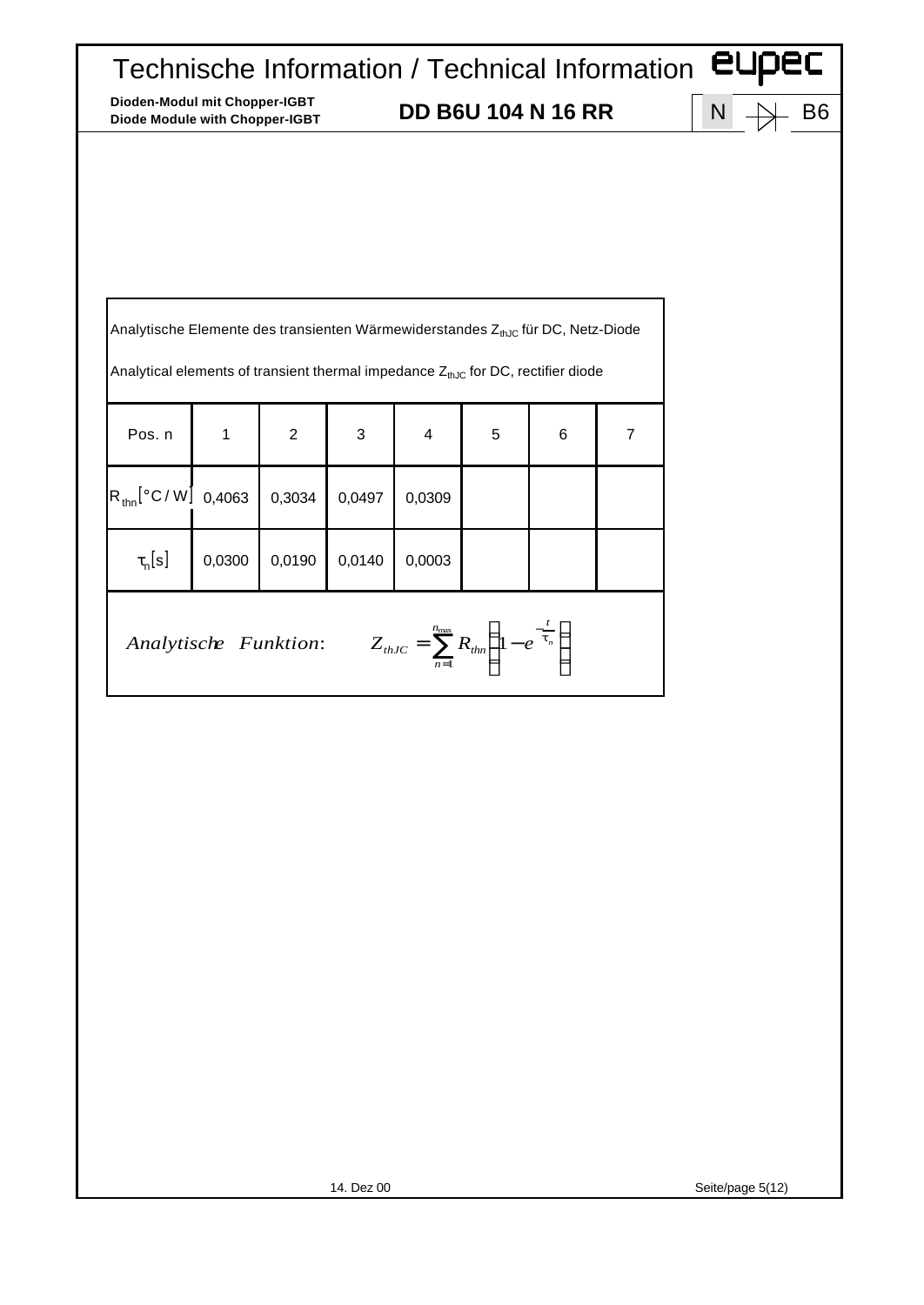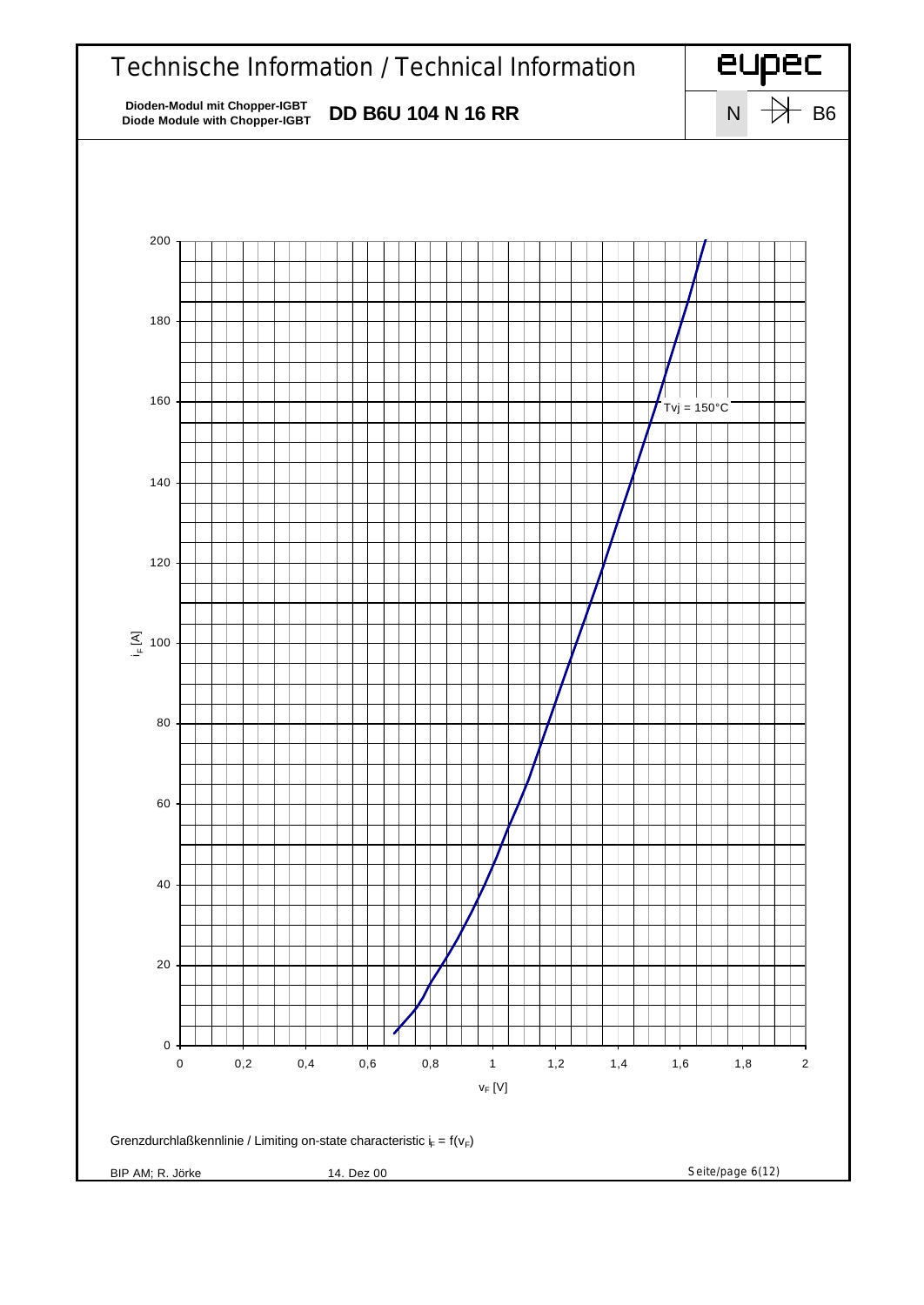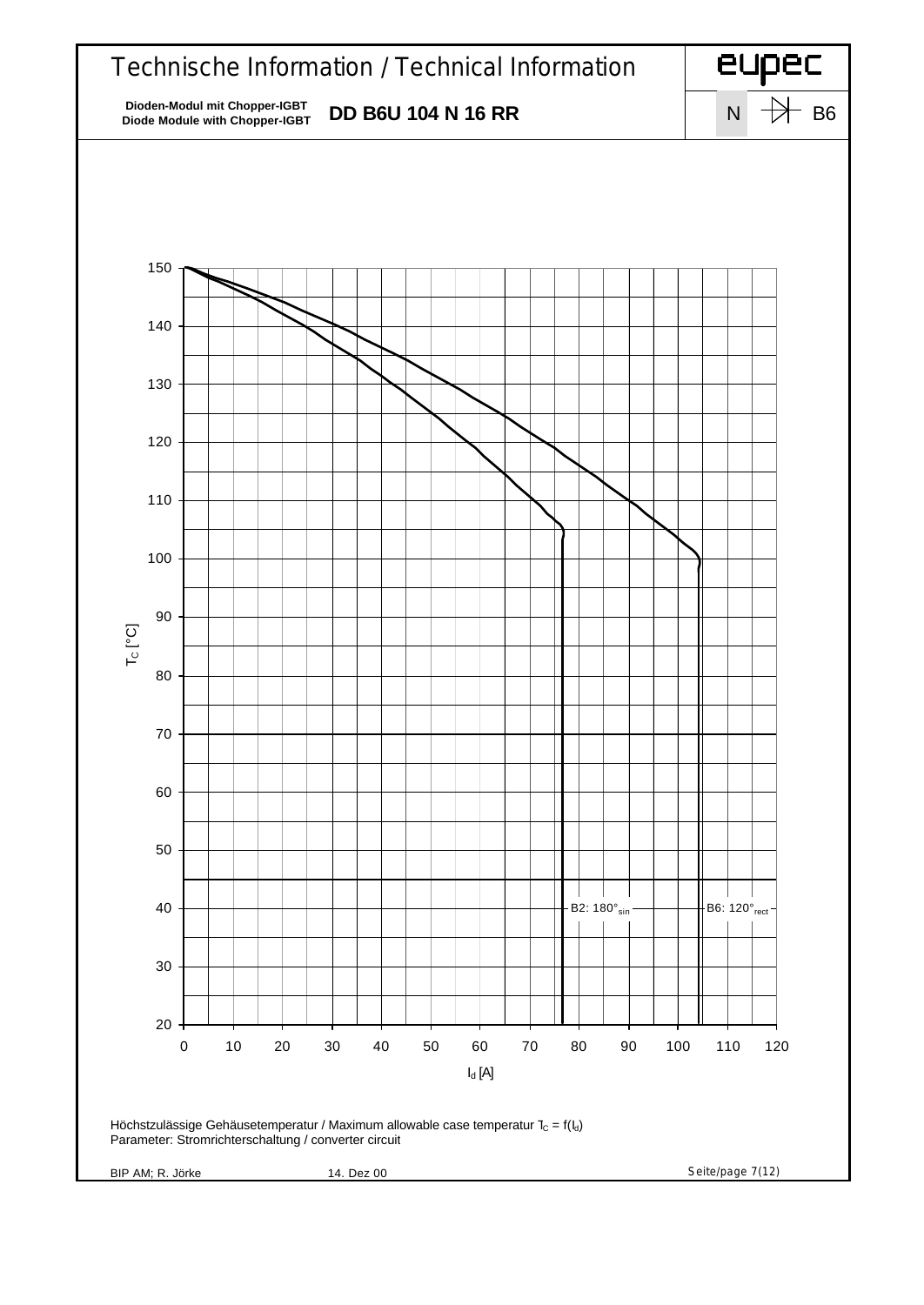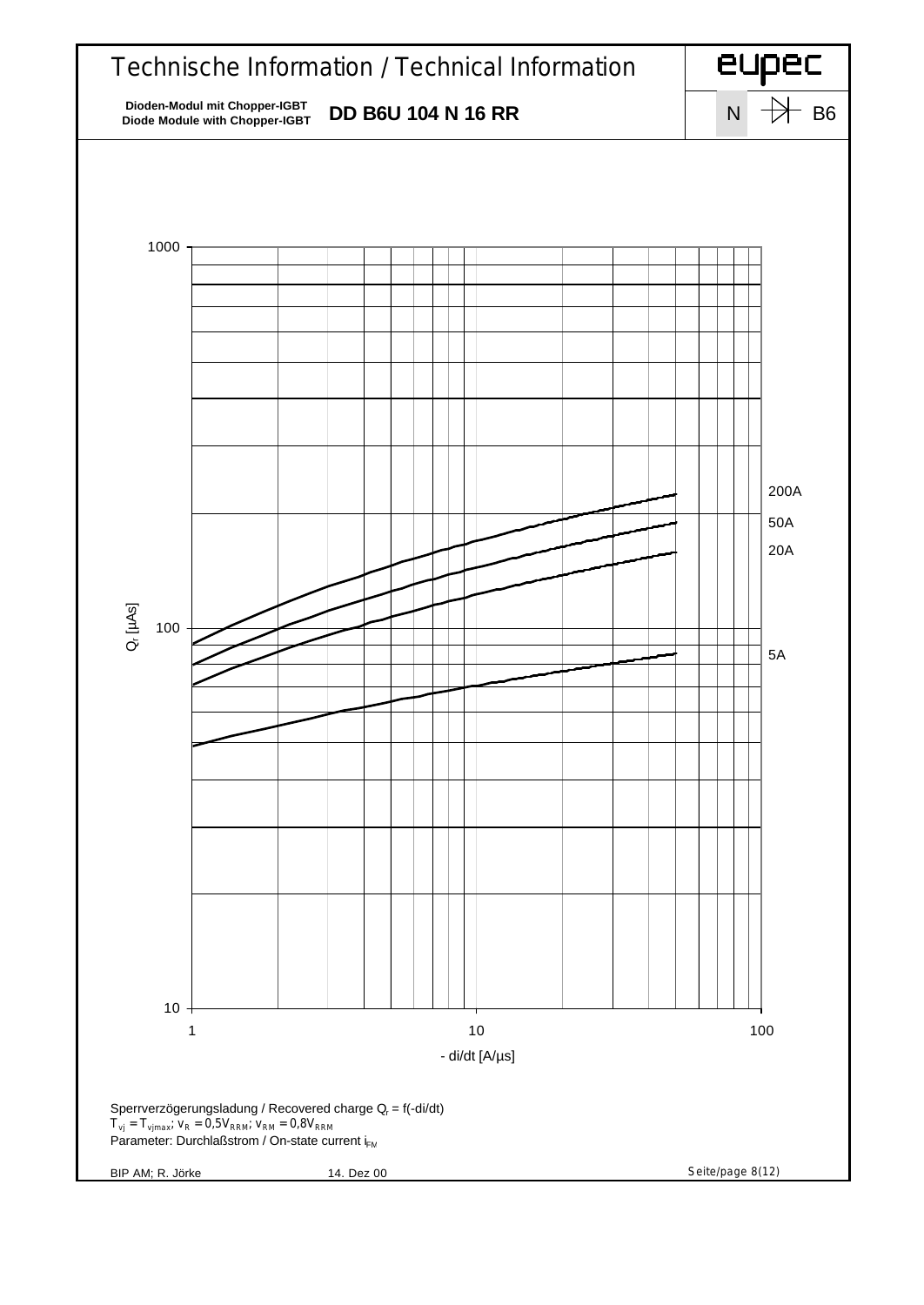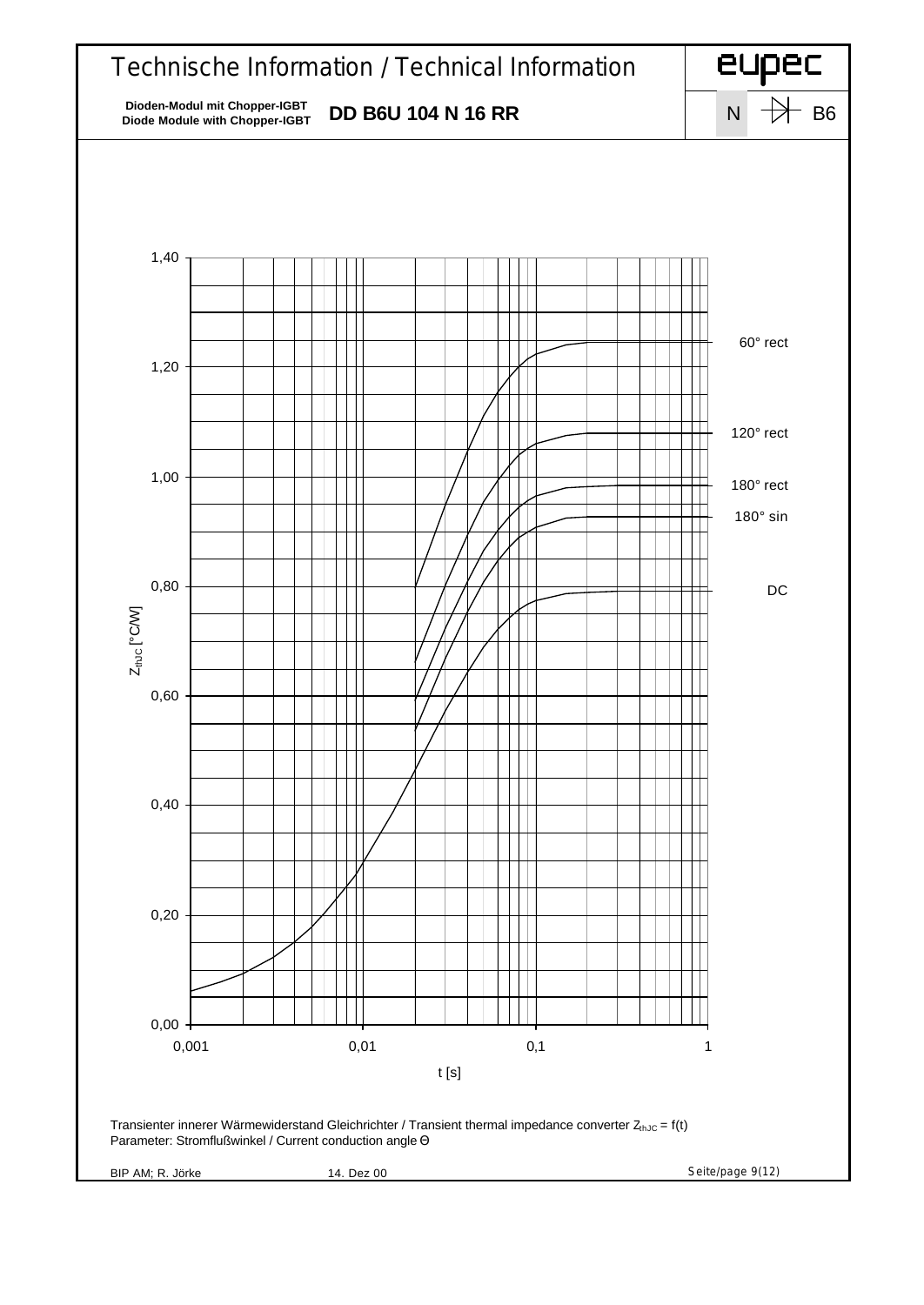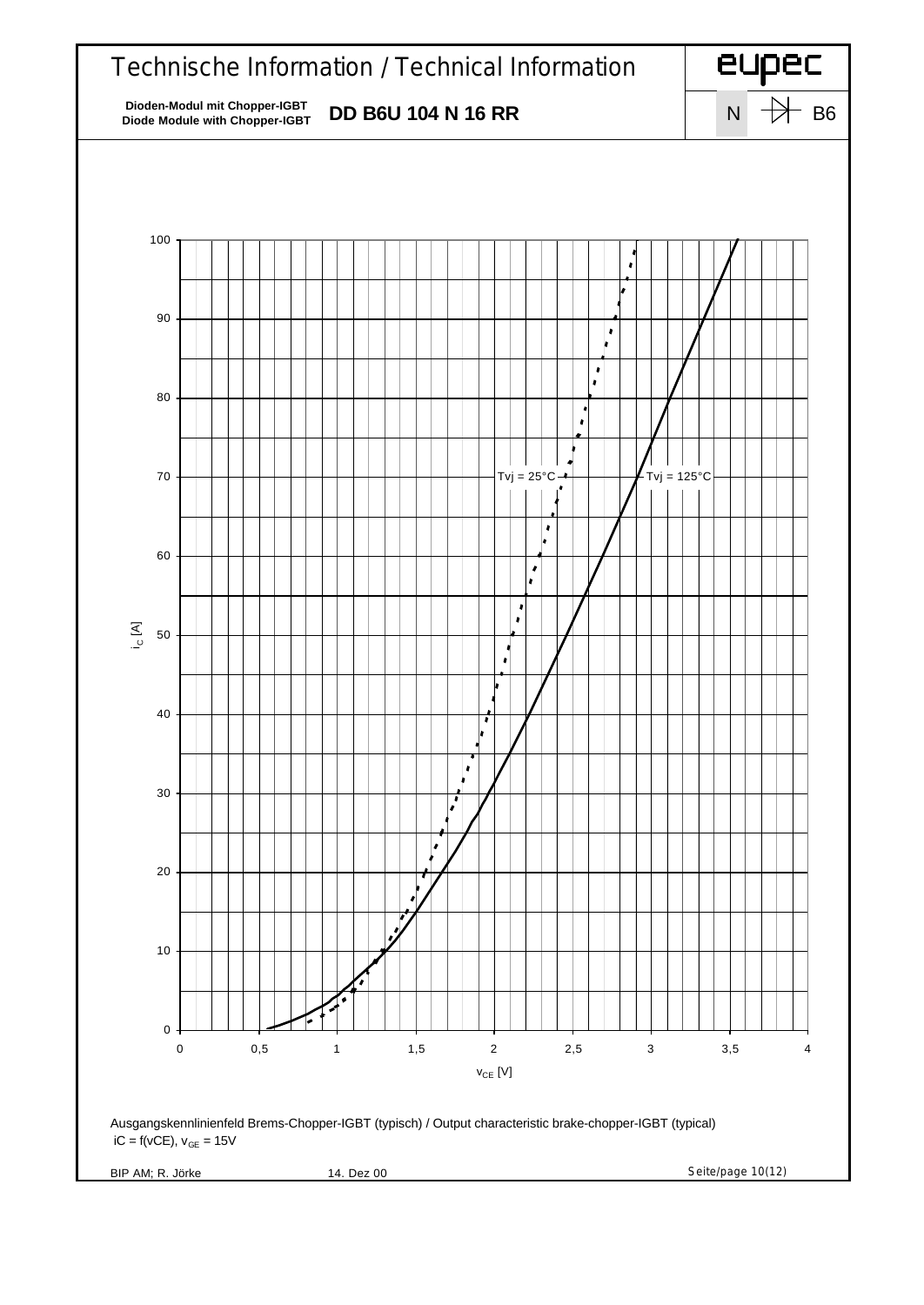